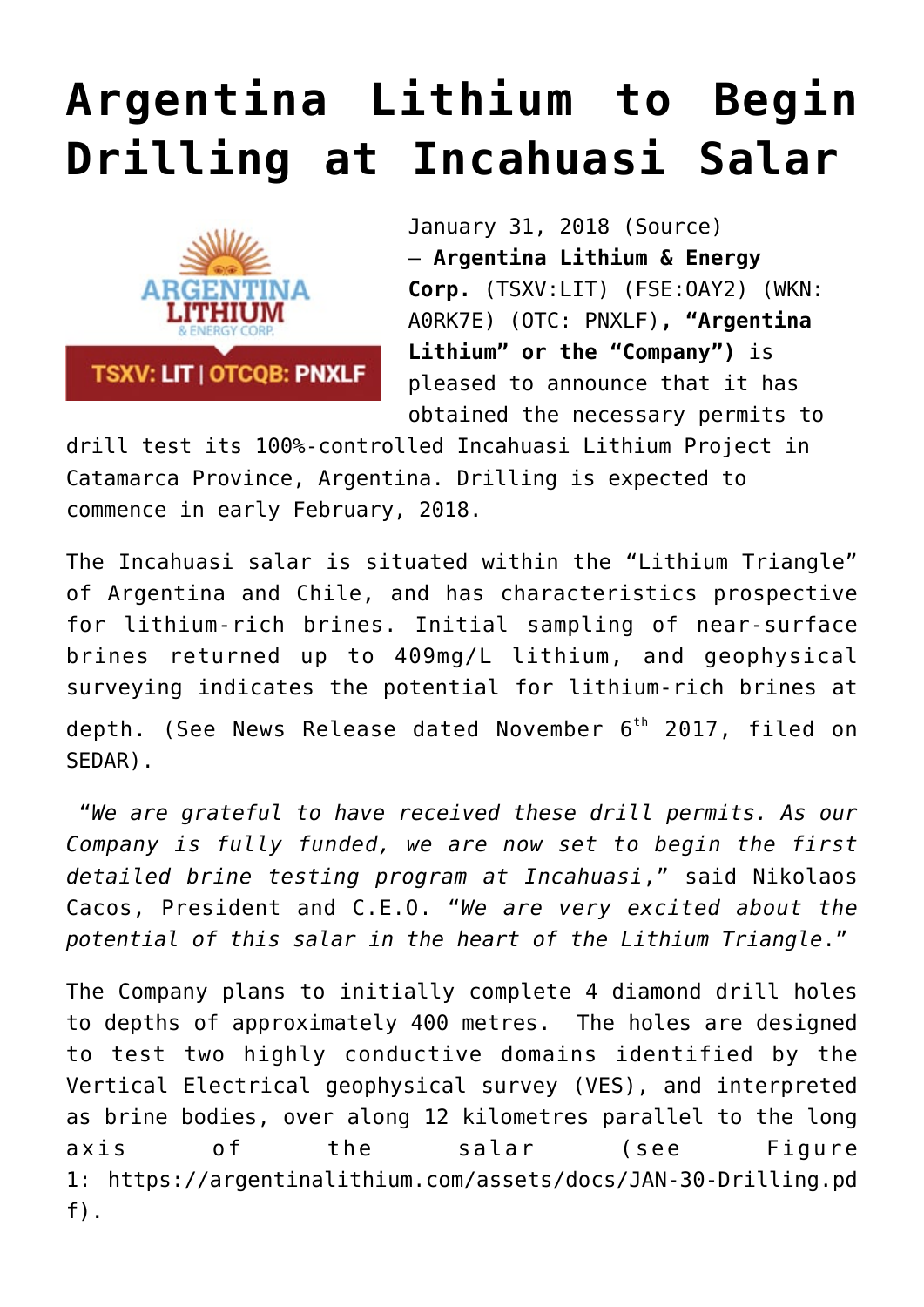## **The Incahuasi Lithium Project**

The Salar de Incahuasi is located in the northwest of Catamarca Province at approximately 3260 metres above sea level, in the southern half of the "Lithium Triangle". Access to the Incahuasi salar is by gravel road, approximately 34 kilometres southwest from the town of Antofagasta de la Sierra. The salar is approximately 17 kilometres long north to south, and 2.5 kilometres wide, and divided into a north and south section. The geological environment at Incahuasi is similar to other salars in the Puna region where lithium and potash are found. The northern portion is flatter, partially covered with surface water, with crusts of halite and ulexite. The central part of the salar has a slightly lower altitude, causing surficial waters to converge in this area. The southern portion of the salar is covered by terrigenous sediments including sand, clays, halite and sodium-sulphates.

The project currently consists of 13,711 hectares in seven properties covering 90% of the existing salar surface. These properties are wholly-owned by the Argentine subsidiary of the Company, with no royalties. Applications have been made for approximately 10,000 hectares of additional property, which will complete the coverage of the salar to the south and extend the Companies holdings to cover the entire basin to the north.

## **Qualified Person**

The work program at the Incahuasi Project has been undertaken under the supervision of David Terry, Ph.D., P.Geo., a Director of the Company and a Qualified Person as defined in National Instrument 43-101. The contents of this news release have been reviewed and approved by Dr. Terry.

ON BEHALF OF THE BOARD

*"Nikolaos Cacos"*